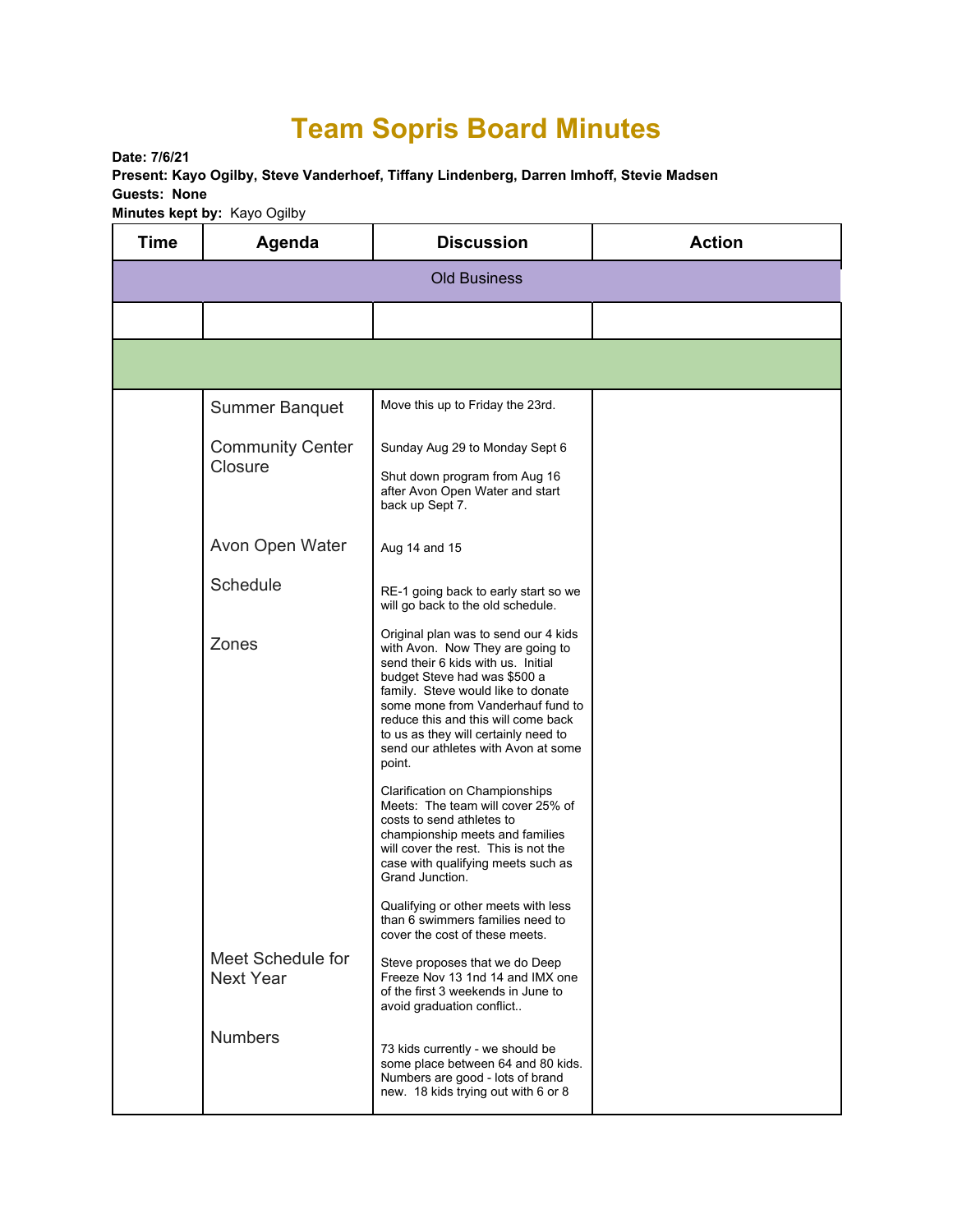|                            | that went away for various reasons.<br>Steve has 42 kids moving to a new<br>group. Lots started Discovery and<br>are now jumping as many as 3<br>levels up. We should see some<br>increased income with these jumps<br>even without increasing fees.<br>We have been increasing fees 2%<br>per year. We will keep with this.<br>Get all this approved before<br>swimmers leave the water in August<br>Registration not open yet for next<br>year. | Discuss this in August board meeting so<br>we can get that out to families before they<br>register in the fall. Steve will double<br>check on USA Grant to make sure we did<br>not agree to raise fees for 2 years. |
|----------------------------|---------------------------------------------------------------------------------------------------------------------------------------------------------------------------------------------------------------------------------------------------------------------------------------------------------------------------------------------------------------------------------------------------------------------------------------------------|---------------------------------------------------------------------------------------------------------------------------------------------------------------------------------------------------------------------|
| <b>Volunteer Positions</b> | <b>Volunteer Coordinator</b><br><b>Fund Raiser Coordinator</b><br><b>Communications Coordinator</b><br>Hotel and Social Coordinator<br>Safe Sport Coordinator<br>Officials and New AO<br>Fiscal Budget Comittee. Cristi would<br>provide all info but should not be on<br>that committee.                                                                                                                                                         | Kayo will reach out to people on the<br>survey and we will present this at summer<br>banquet.                                                                                                                       |
| <b>Turkey Trot</b>         | Cristi: Have all of these ready and in<br>active so when people sign up for<br>their position for the season.                                                                                                                                                                                                                                                                                                                                     |                                                                                                                                                                                                                     |
| <b>Wages for Coaches</b>   | Tiff and Stevie are taking this over.<br>Tiff proposed that this all goes to<br>Team Sopris.                                                                                                                                                                                                                                                                                                                                                      |                                                                                                                                                                                                                     |
|                            | Girls: Steve proposes a two tiered<br>system:<br>CurrentSalary: \$12.32<br>Steve Proposes that if they become<br>junior coaches their is another tier.<br>Steve proposal: Bump to \$13 and<br>then if they are a junior coach \$17.                                                                                                                                                                                                               |                                                                                                                                                                                                                     |
|                            | Bob Wages: \$30 an hour but he<br>doesn't use a time clock. Cristi<br>proposes we move him to a salary<br>which will be easier.                                                                                                                                                                                                                                                                                                                   |                                                                                                                                                                                                                     |
|                            | This year we have brought in \$40 k<br>in dues and paid out \$42 k in<br>coaching.                                                                                                                                                                                                                                                                                                                                                                |                                                                                                                                                                                                                     |
| Long Term Items<br>We Need | Proposed wage increase for Junior<br>coaches \$14 for now and then \$17<br>for certified coaches. Motion<br>passed unanimously.                                                                                                                                                                                                                                                                                                                   | Reach out to Colorado Timing. Can we<br>piggy back with another pool.                                                                                                                                               |
|                            | New Wiring Harness: we need to<br>bring in Colorado Timing Systems in<br>to assess.                                                                                                                                                                                                                                                                                                                                                               |                                                                                                                                                                                                                     |
|                            | We have not put together an actual<br>budget for the team. Having a<br>financial budget committee with a<br>board member and a couple<br>families. This committee was in<br>charge of putting together the fiscal<br>budget for the year and proposing it                                                                                                                                                                                         |                                                                                                                                                                                                                     |
| For Banquet                | to the board.                                                                                                                                                                                                                                                                                                                                                                                                                                     |                                                                                                                                                                                                                     |